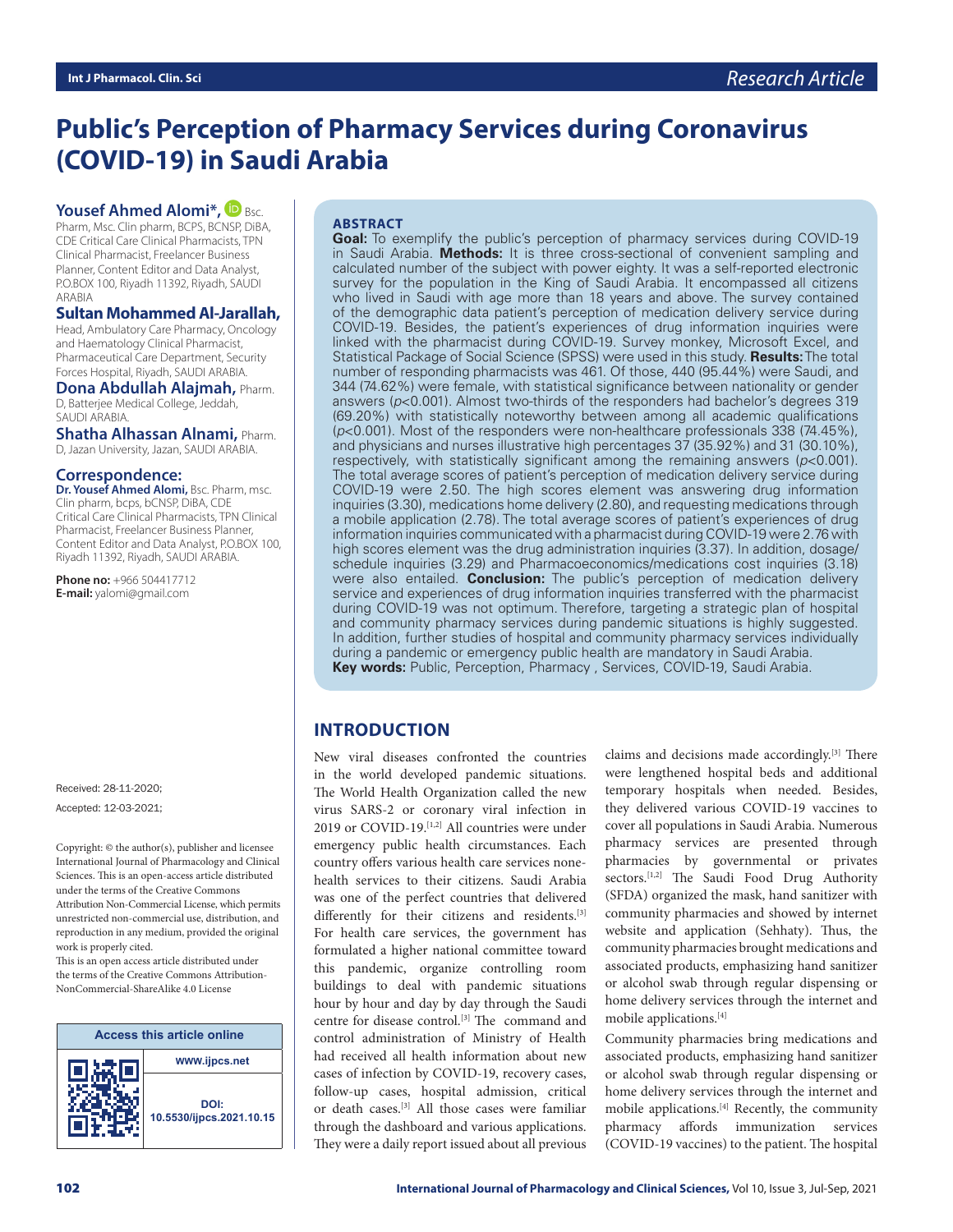pharmacy applied the home delivery and mail pharmacy systems to give the patient medicines. [1] Besides, all pharmacists follow the Ministry of Health guidelines to prevent COVID-19 and international organizations guidelines.<sup>[4]</sup> Moreover, the pharmacist played an active role in providing enough medication supply at the hospitals or primary care centres, recognised therapeutic management guidelines, and patient education about medications like other countries.[1,2,4,5] Various instruction provided by the local pharmacy society and local investigators encourages the pharmacist to implement the operational activities role during COVID-19.[1,2,5,6] In all the earlier pharmacy services, the patient was the foundation of receiving the benefits. However, patients' perception about pharmacy services during COVID-19, accentuating medication delivery service and drug information inquiry was critical. Few studies were directed about the patient perception of pharmacy services during a pandemic situation of COVID-19 worldwide.[7] However, few or nil studies were conducted about patient's perception of pharmacy services during COVID-19 locally or in Gulf and Arabic countries.

#### **METHODS**

It is a two-month cross-sectional study of the public's perception of pharmacy services during COVID-19 in Saudi Arabia. It was a selfreported electronic survey for the population in the king of Saudi Arabia. It incorporated all citizens who lived in Saudi with age more than 18 years and above. Any incomplete reports or locations outside of Saudi Arabia will be omitted from the study. The survey entailed of demographic data, including locations, gender, material status, age, responder qualifications, occupational status, and monthly income. Further, it includes the second part of the patient's perception of medication delivery service during COVID-19. Besides, the patient's experiences of drug information inquiries were communicated with the pharmacist during COVID-19. The 5-point Likert response scale system was used. The sample was intended according to the previous literature with unlimited population size, a population percentage of 50%, a confidence level of 95% with z score of 1.96, margin of error of 5%, and a drop-out rate of 10%. As a result, the sample size will equal 251 to 432 with a power of study of 80%.<sup>[8-10]</sup> The response rate mandatory of calculated sample size at least 60-70% and above.<sup>[10,11]</sup> The survey was dispersed through social media and telegram during July and August 2020. The reminder message had been sent every 2-3 weeks. The survey was authenticated through the revision

of expert reviewers and pilot testing. Besides, the reliability tests McDonald's ω, Cronbach's α, Guttmann's2, and Guttmann's 6 had been completed with the study. The data analysis is finished through the survey monkey system, the Statistical Package of Social Sciences (SPSS), and Jeffery's Amazing Statistics Program (JASP). Besides, the Microsoft excel sheet version 16 with description and frequency analysis, good of fitness analysis, correlation analysis, inferential analysis of factors marks pharmacist' s perceptions of forensic pharmacy. The STROBE (Strengthening the reporting of observational studies in epidemiology statement: guidelines for reporting observational studies) steered the reporting of the contemporary study.[12,13]

# **RESULTS**

The total number of responding pharmacists was 461, with most of them coming from the south area 211 (45.77%), and west area 154 (33.41%) with statistically important among the regions (*p*<0.001). Of those, 440(95.44%) were Saudi, and 344 (74.62%) were female, with statistical significance between nationality or gender answers (*p*<0.001). Most of the responders were in age (18-24) years 174 (39.19%) with statistically momentous between all ages level (*p*<0.001). Almost two-thirds of the responders had bachelor's degrees 319 (69.20%) with statistically significant between among all academic qualifications (*p*<0.001). Most responders were students 186 (40.35%) and employees 144 (31.24%), and monthly income less than 3,000 SR was 197 (46.14%) statistically significant between among the remaining answers  $(p<0.001)$ . Most of the responders were non-healthcare professionals 338 (74.45%), and physicians and nurses illustrative high percentages 37 (35.92%) and 31 (30.10%), respectively, with statistically significant among the remaining answers (*p*<0.001). The majority of responders contacted with community pharmacies 282 (62.81%) or hospital pharmacies 115 (25.61%) more frequently, while rarely 171 (37.92%) or sometimes 119 (26.39%) communicate with pharmacist statistically significant between among the answers  $(p<0.001)$ . There is a medium positive association between Age (years) and monthly income Kendall's tau\_b (0.563) or Spearman's rho (0.677) with statistically significant difference (*p*>0.05) as discovered in Table 1 and 2.

The total average scores of patient's perception of medication delivery service during COVID-19 were 2.50. The high scores element was answering drug information inquiries (3.30), medications home delivery (2.80), and requesting medications through a mobile

application (2.78). On the contrary, the lowest score was mail medications deliver (1.86). requesting medical devices and instruments through online internet (2.19), screening blood pressure and blood glucose (2.20), and medical apparatus and instruments home delivery (2.22) with statistically significant between answers (*p*<0.001) as explored in Table 3. The total average scores of patient's experiences of drug information inquiries communicated with a pharmacist during COVID-19 were 2.76 with high scores element was the drug administration inquiries (3.37). In addition, dosage/schedule inquiries (3.29), pharmacoeconomics/medications cost inquiries (3.18), and drug indications inquiries (3.13). On the contrary, the lowest score aspect of the patient's experiences of drug information inquiries was the medication's wastage inquiries (2.09) and alternative medicine inquiries (2.26). Besides, the herbal medicine inquiries (2.33) with statistically significant between answers (*p*<0.001) as reconnoitred in Table 4. The reliability test of McDonald's ω, 0.954, Cronbach alpha 0.954, Guttmann's λ2, 0.958, and Guttmann's λ6, 0.978.

Factors persuading the perception of patient's perception of medication delivery service during COVID-19 and patient's experiences of drug information inquiries communicated with a pharmacist during COVID-19. Using independent samples Kruskal-Wallis test and the Bonferroni correction for multiple tests have adjusted significant values, the results showed as follows.

The various factors (location, employment, age (years), nationality, gender, educational level, monthly income, and the responders from healthcare professionals) might bearing the patient's perception of pharmacy services or the patient's experiences of drug information inquiries. However, there are no statically significant differences in influencing the patient's perception of pharmacy services or the patient's experiences of drug information inquiries and those factors (*p*>0.05). Except, five employment classes affected the patient's experiences of drug information inquiries with the unemployed average score was 2.6500, and students average score was 3.3109 with statically momentous differences  $(p=0.000)$  as explored in Table 5.

The relationship between the patient's perception of medication delivery service during COVID-19 or the patient's experiences of drug information inquiries interconnected with a pharmacist during COVID-19 and factors location, employment, age (years), nationality, gender, educational level, monthly income, and does the responders from a healthcare professional. It confirmed through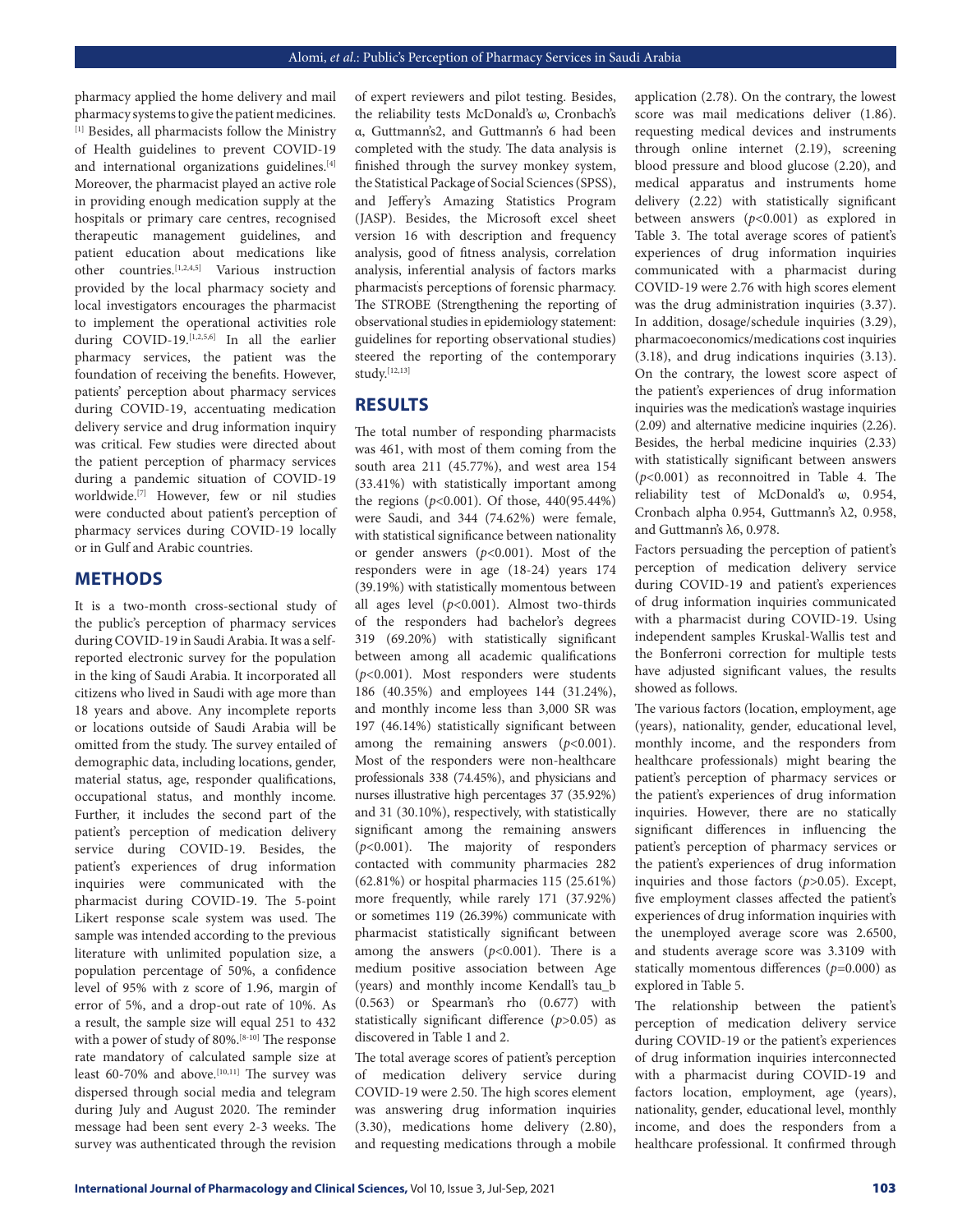| Table 1: Demographic, social information. |                       |                         |         |
|-------------------------------------------|-----------------------|-------------------------|---------|
| <b>Nationality</b>                        | <b>Response Count</b> | <b>Response Percent</b> | P value |
| Central area                              | 54                    | 11.71%                  | 0.000   |
| North area                                | 13                    | 2.82%                   |         |
| South area                                | 211                   | 45.77%                  |         |
| East area                                 | 29                    | 6.29%                   |         |
| West area                                 | 154                   | 33.41%                  |         |
| Answered question                         | 461                   |                         |         |
| Skipped question                          | $\mathbf{0}$          |                         |         |
| Gender                                    | <b>Response Count</b> | <b>Response Percent</b> |         |
| Saudi                                     | 440                   | 95.44%                  | 0.000   |
| Non-Saudi                                 | 21                    | 4.56%                   |         |
| Answered question                         | 461                   |                         |         |
| Skipped question                          | $\bf{0}$              |                         |         |
| Gender                                    | <b>Response Count</b> | <b>Response Percent</b> |         |
| Male                                      | 117                   | 25.38%                  | 0.000   |
| Female                                    | 344                   | 74.62%                  |         |
| Answered question                         | 461                   |                         |         |
| Skipped question                          | $\mathbf{0}$          |                         |         |
| Age                                       | <b>Response Count</b> | <b>Response Percent</b> |         |
| < 18                                      | 19                    | 4.28%                   | 0.000   |
| $18 - 24$                                 | 174                   | 39.19%                  |         |
| $25 - 30$                                 | 68                    | 15.32%                  |         |
| $31 - 35$                                 | 29                    | 6.53%                   |         |
| $36 - 40$                                 | 34                    | 7.66%                   |         |
| $41 - 45$                                 | 32                    | 7.21%                   |         |
| $46 - 50$                                 | 27                    | 6.08%                   |         |
| > 50                                      | 61                    | 13.74%                  |         |
| Answered question                         | 444                   |                         |         |
| Skipped question                          | 17                    |                         |         |

a multiple regression model and considered the patient's perception of pharmacy services delivered dependent variables and factors regarded as expletory variables. As a result, there was a weak relationship R (0.102) with (*p*=0.816) between the patient's perception of pharmacy services delivered. Besides, there was a weak relationship R (0.167) with (*p*=0.214) between the patient's experiences of drug information inquiries or the patient's experiences of drug information inquiries communicated with the pharmacist during COVID-19 and factors. Therefore, there is no positive or negative relationship between the patient's perception of pharmacy services provided or the Patient's experiences of drug information inquiries communicated with the pharmacist during COVID-19. Furthermore, all factors with non-statistically significant (*p*>0.05) through multiple regression model

and confirmed by Bootstrap model as discovered in Table 6 and 7.

#### **DISCUSSION**

The pharmacy services are snaky in the hospital and community pharmacies in Saudi Arabia and away in the world.<sup>[14-18]</sup> The hospital pharmacy is increasing in the drug distribution system services and clinical pharmacy services.<sup>[17,19,20]</sup> However, the community pharmacy is snowballing in the drug distribution system, not in clinical pharmacy services. During COVID-19, numerous drug distribution and clinical pharmacy services variations were altered from a traditional face-to-face delivery system to a fully online system. The drug distribution change to home or might mail delivery.[21-25] The changes encompassed regular prescribing with paper or electronic systems to online internet or

applications. As a result, the current study is to to examine the patient's perception of pharmacy services during COVID-19.

The existing electronic legalized with a highreliability survey, dispersed to patients in the south and west region in Saudi Arabia. Most responders came from two areas because the author was working their distribution mainly at their locations. Most of the responders were young females same gender as an author, which is very easy to interaction females than males. Three-quarter of responders was non-healthcare providers, which was our target. However, knowledge of healthcare professionals is desirable to compare with the public one. Most responders communicated with community pharmacies more than hospitals because it was easier to contact and safer during pandemic situations than healthcare institutions.

The average score of patients' perception of pharmacy services did not influence an acceptable level. The patients had a higher perception of pharmacy providing drug information services, medications home delivery, and applications in requesting medications during the COVID-19 period. However, not all community pharmacies carry those services at the same level. It is highly suggested that all community pharmacies apply home delivery with mobile applications for requesting medications or devices. The patients had a poor perception of mail medications delivery because most of the community did not exploit mail pharmacy services. Recently, the MOH using mail pharmacy services during COVID-19 to deliver the medication to the patient home through Saudi post.[26] The patients had a poor perception of screening of blood glucose or blood pressure done by the pharmacy. Besides, the public responders had a poor perception of home delivery of the medications device or instruments, and community pharmacies did not afford the services for unknown reasons. Recently, the updated pharmacy law permits the community to deliver essential examinations or basic blood glucose or blood pressure, medical devices, public education, and immunization services.<sup>[27]</sup> Thus, the new approved services will surge patient outcomes, patient satisfaction and declare the role of pharmacists at the community pharmacies.

The existing examination results displayed the patients' experiences of drug information were not good, although all electronic facilities are available. It might be linked to community pharmacy services provided to the patients. Patients during pandemic situations are highly desirable for many healthcare inquiries, and it is up-front for them to contact the community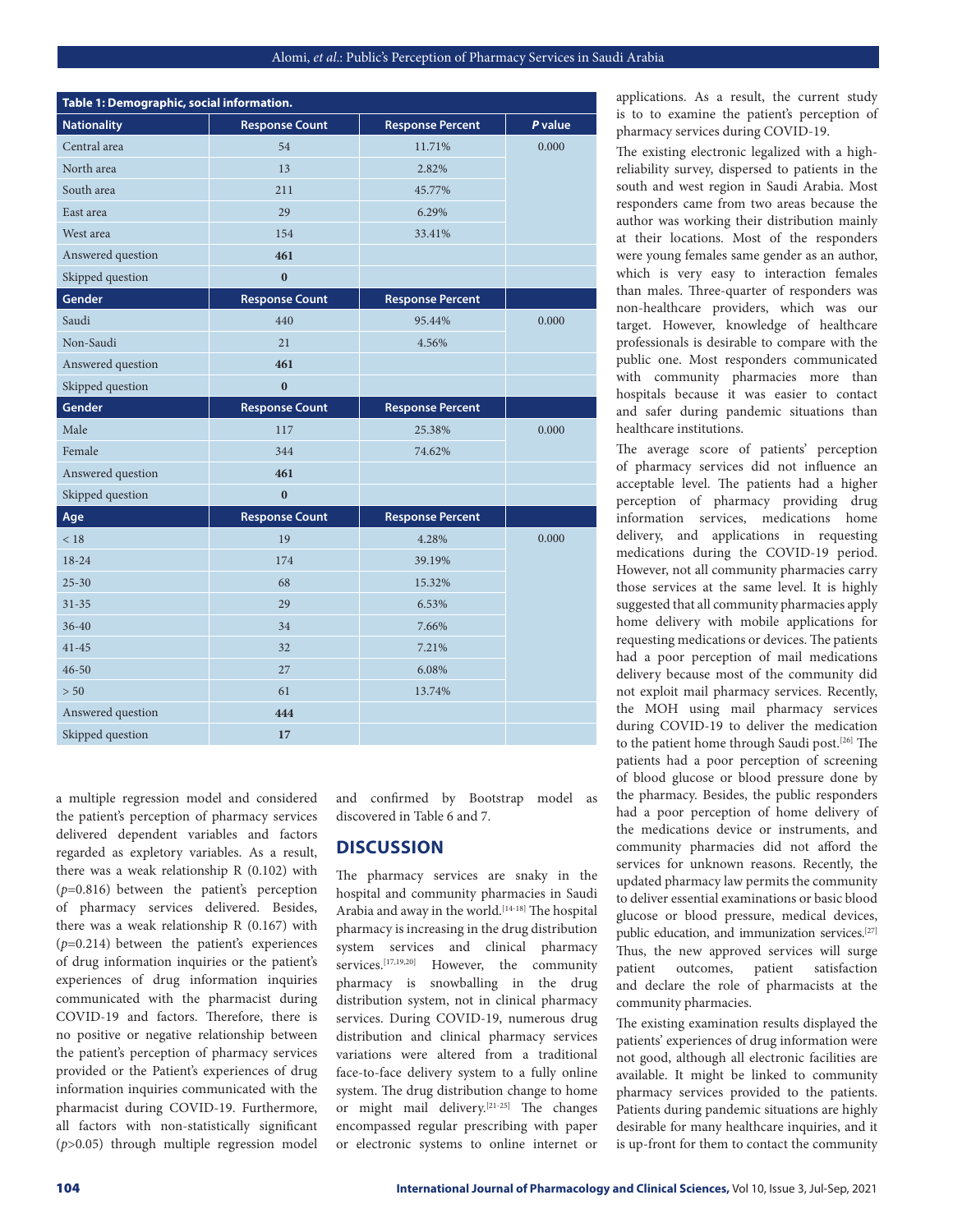| pharmacy is highly commended to provide<br>drug information services and answering<br>drug information inquiries supporting the | the pandemic and regular days. <sup>[28]</sup> The most<br>common type was drug administration and |
|---------------------------------------------------------------------------------------------------------------------------------|----------------------------------------------------------------------------------------------------|
| MOH services. The cost of drug information                                                                                      | dosing schedule, while the most minor types of                                                     |
| services is high. However, the community                                                                                        | drug information inquiries were drug wastage                                                       |
| pharmacy can distribute drug information                                                                                        | and herbal or alternative medications because                                                      |
| services through applications or point of sale                                                                                  | most of public using regular drugs and do not                                                      |
| places. Besides, the patients might use the                                                                                     | use the herbal drug.                                                                               |
|                                                                                                                                 |                                                                                                    |

Skipped question **34**

pharmacy beside his house. Hotline 937 drug information services are obtainable to answer all medical or pharmacy inquiries at MOH services.[28,29] However, the community pharmacy is highly commended to provide Continued...

community pharmacy commutation to answer their inquiries or use the 973 instead of the community pharmacy.[28,29] Most of type drug information inquiries do not variation from

| Answered question          | 461               |                            |       |
|----------------------------|-------------------|----------------------------|-------|
| Skipped question           | $\bf{0}$          |                            |       |
| <b>Occupational status</b> | Response<br>Count | Response<br>Percent        |       |
| Employee                   | 144               | 31.24%                     | 0.000 |
| Unemployed                 | 70                | 15.18%                     |       |
| Student                    | 186               | 40.35%                     |       |
| Retried                    | 57                | 12.36%                     |       |
| Not written                | $\overline{4}$    | 0.87%                      |       |
| Answered question          | 461               |                            |       |
| Skipped question           | $\bf{0}$          |                            |       |
|                            |                   |                            |       |
| <b>Monthly income</b>      | Response<br>Count | Response<br><b>Percent</b> |       |
| $<$ 3,000 SR               | 197               | 46.14%                     | 0.000 |
| 3,001-6,000                | 33                | 7.73%                      |       |
| 6,001-9,000                | 33                | 7.73%                      |       |
| 9,001-12,000               | 46                | 10.77%                     |       |
| 12.001-15,000              | 49                | 11.48%                     |       |
| 15,001-18,000              | 25                | 5.85%                      |       |
| 18,001-21,000              | 18                | 4.22%                      |       |
| $>21,000$ SR               | 26                | 6.09%                      |       |
| Answered question          | 427               |                            |       |

**Table 2: Demographic, social information. Responder Qualifications Response** 

**Count**

Doctorate degree 18 18 3.90% 0.000

Master degree 30 6.51% Bachelor Degree 319 69.20% Diploma 25 5.42% High school 56 12.15% Intermediate School 12 2.60% Primary School 0 0.00% Not educated 1 0.22%

**Response Percent**

| Are you a health care<br>practitioner (Medical<br><b>Doctor-Dentist-Pharmacist-</b><br><b>Nurse-Others?</b> | Response<br>Count | Response<br>Percent        |       |
|-------------------------------------------------------------------------------------------------------------|-------------------|----------------------------|-------|
| Yes                                                                                                         | 116               | 25.55%                     | 0.000 |
| No                                                                                                          | 338               | 74.45%                     |       |
| Answered question                                                                                           | 454               |                            |       |
| Skipped question                                                                                            | 7                 |                            |       |
| If you are a health care<br>practitioner, you are a                                                         | Response<br>Count | Response<br>Percent        |       |
| Physician                                                                                                   | 37                | 35.92%                     | 0.000 |
| <b>Nurse</b>                                                                                                | 31                | 30.10%                     |       |
| Nutritionist                                                                                                | 17                | 16.50%                     |       |
| Pharmacist                                                                                                  | 7                 | 6.80%                      |       |
| Laboratory                                                                                                  | $\overline{4}$    | 3.88%                      |       |
| Radiology                                                                                                   | $\overline{2}$    | 1.94%                      |       |
| Physiotherapy                                                                                               | 3                 | 2.91%                      |       |
| Other (please specify)                                                                                      | $\overline{2}$    | 1.94%                      |       |
| Answered question                                                                                           | 103               |                            |       |
| Skipped question                                                                                            | 358               |                            |       |
|                                                                                                             |                   |                            |       |
| <b>Which type of pharmacies</b><br>are you more frequent<br>communication                                   | Response<br>Count | Response<br><b>Percent</b> |       |
| Hospital pharmacy                                                                                           | 115               | 25.61%                     |       |
| Community pharmacies                                                                                        | 282               | 62.81%                     |       |
| Primary healthcare pharmacy                                                                                 | 60                | 13.36%                     |       |
| Private hospital pharmacies                                                                                 | 38                | 8.46%                      |       |
| Non                                                                                                         | 12                | 2.67%                      |       |
| Answered question                                                                                           | 449               |                            |       |
| Skipped question                                                                                            | 12                |                            |       |
| How do you frequently<br>communicate with the<br>pharmacist?                                                | Response<br>Count | Response<br>Percent        |       |
| Always                                                                                                      | 31                | 6.87%                      | 0.000 |
| Most of the time                                                                                            | 54                | 11.97%                     |       |
| Sometimes                                                                                                   | 119               | 26.39%                     |       |
| Rarely                                                                                                      | 171               | 37.92%                     |       |
| Never                                                                                                       | 76                | 16.85%                     |       |
| Answered question                                                                                           | 451               |                            |       |

Various factors might move the patient's perception of pharmacy services or the patient's experiences of drug information inquiries during COVID-19 including location, employment, age, gender, nationality, education level, monthly income, and public or healthcare professionals. Not all those factors exaggerated the patient's perception of pharmacy services or experiences of drug information inquiries. There is no statistically significant difference between public or healthcare professionals. There is only redundancy and student more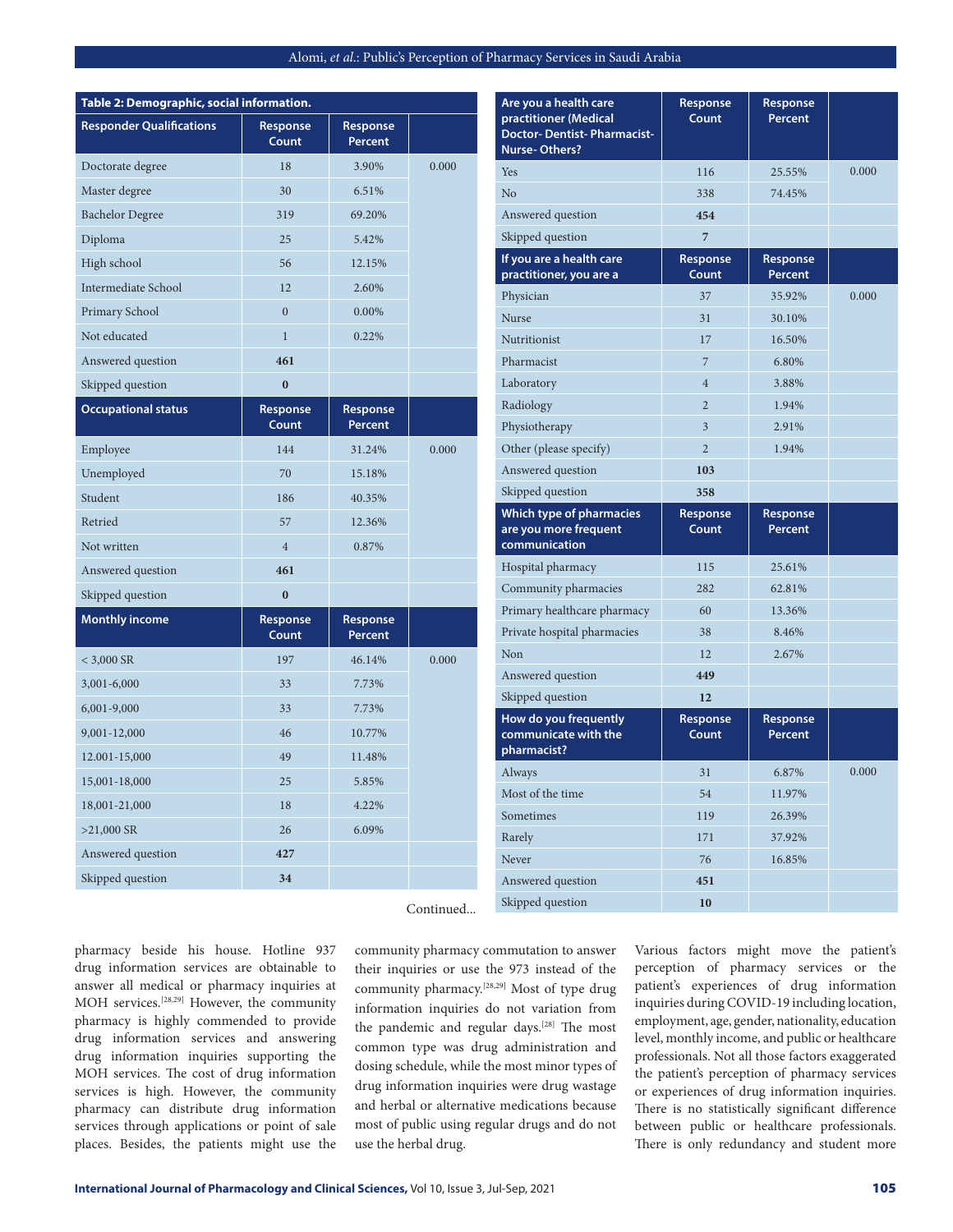| Table 3: Patient's perception of medication delivery service during COVID-19.     |               |     |               |    |                  |    |        |             |        |              |              |                            |         |
|-----------------------------------------------------------------------------------|---------------|-----|---------------|----|------------------|----|--------|-------------|--------|--------------|--------------|----------------------------|---------|
|                                                                                   | <b>Always</b> |     | Most the time |    | <b>Sometimes</b> |    |        | Rarely      |        | اقالطا Never | <b>Total</b> | <b>Weighted</b><br>Average | p-value |
| Medications home<br>delivery                                                      | 19.30%        | 87  | 14.20%        | 64 | 21.80%           | 98 | 16.90% | 76          | 27.80% | 125          | 450          | 2.80                       | 0.000   |
| Mail medications<br>deliver                                                       | 7.30%         | 32  | 7.00%         | 31 | 10.20%           | 45 | 15.70% | 69          | 59.80% | 263          | 440          | 1.86                       | 0.000   |
| Answering of<br>Drug information<br>inquiries                                     | 33.60%        | 149 | 15.80%        | 70 | 19.80%           | 88 | 9.00%  | 40          | 21.80% | 97           | 444          | 3.30                       | 0.000   |
| Requesting<br>medications<br>through mobile<br>application                        | 23.40%        | 105 | 10.90%        | 49 | 17.60%           | 79 | 16.90% | 76          | 31.20% | 140          | 449          | 2.78                       | 0.000   |
| Requesting<br>medications<br>through online<br>internet                           | 18.70%        | 86  | 9.00%         | 40 | 13.20%           | 59 | 15.50% | 69          | 43.00% | 192          | 446          | 2.46                       | 0.000   |
| Screening blood<br>pressure and blood<br>glucose                                  | 12.30%        | 55  | 5.80%         | 26 | 17.90%           | 80 | 17.90% | 80          | 46.20% | 207          | 448          | 2.20                       | 0.000   |
| Medical devices<br>and instruments<br>home delivery                               | 14.50%        | 65  | 7.80%         | 35 | 13.40%           | 60 | 14.10% | 63          | 50.20% | 255          | 448          | 2.22                       | 0.000   |
| Requesting<br>medical devices<br>and instruments<br>through mobile<br>application | 14.90%        | 67  | 7.10%         | 32 | 13.40%           | 60 | 15.80% | 71          | 47.50% | 219          | 449          | 2.24                       | 0.000   |
| Requesting<br>medical devices<br>and instruments<br>through online<br>internet    | 14.10%        | 65  | 6.30%         | 28 | 13.80%           | 62 | 15.00% | 67          | 50.40% | 226          | 448          | 2.19                       | 0.000   |
| Cosmetics home<br>delivery                                                        | 19.20%        | 86  | 11.80%        | 53 | 15.80%           | 71 | 14.30% | 64          | 38.00% | 175          | 449          | 2.58                       | 0.000   |
| Requesting<br>cosmetics through<br>mobile application                             | 20.70%        | 93  | $13.10\%$     | 59 | 17.60%           | 79 | 12.90% | $^{\rm 58}$ | 35.60% | 160          | 449          | 2.70                       | 0.000   |
| Requesting<br>cosmetics through<br>online internet                                | 20.60%        | 92  | 12.10%        | 54 | 21.30%           | 95 | 12.60% | 56          | 33.40% | 149          | 446          | 2.74                       | 0.000   |
| Answered                                                                          |               |     |               |    |                  |    |        |             |        |              | 456          |                            |         |
| Skipped                                                                           |               |     |               |    |                  |    |        |             |        |              | $\sqrt{5}$   |                            |         |

perception of drug information inquiries than other occupational types, which differed from the previous study.[7] It is related to demand for drug information during pandemic situations COVID-19. The pharmacy services should be upgraded, emphasizing community pharmacy, including all prescribed or over-the-counter medications or devices, cosmetics, and herbal medications.[24,30-33] It also includes the new implementation of mail pharmacy and using applications or internet drug information during pandemic situations.

## Limitations

Although very informatics information had been reconnoitred from the patient's perception of pharmacy services, numerous limitations encompassed the responder's un-equal distribution in the locations, age, gender, academic qualifications, employment, and monthly income. Besides, the age levels

came from females and a young age with student qualifications. Therefore, further studies are necessitated with equal distribution of previous elements.

# **CONCLUSION**

The public's perception of pharmacy services during COVID-19 in Saudi Arabia highlights the patient's perception of medication delivery. The patient's experiences of drug information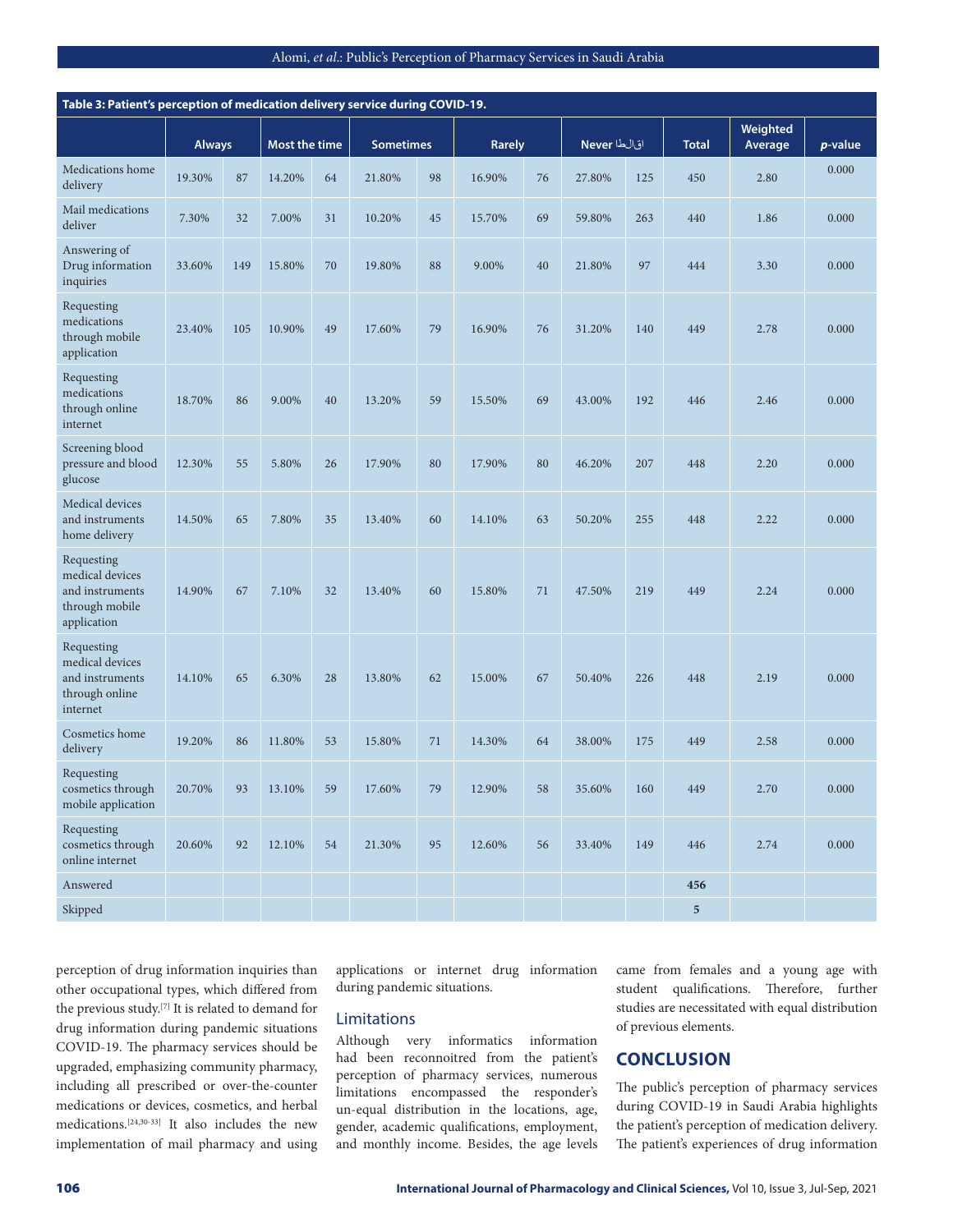| Alomi, et al.: Public's Perception of Pharmacy Services in Saudi Arabia |  |  |
|-------------------------------------------------------------------------|--|--|
|                                                                         |  |  |

| Table 4: Patient's experiences of drug information inquiries communicated with a pharmacist during COVID-19. |               |     |                         |    |                  |     |               |    |              |     |              |                     |       |
|--------------------------------------------------------------------------------------------------------------|---------------|-----|-------------------------|----|------------------|-----|---------------|----|--------------|-----|--------------|---------------------|-------|
|                                                                                                              | <b>Always</b> |     | <b>Most the</b><br>time |    | <b>Sometimes</b> |     | <b>Rarely</b> |    | <b>Never</b> |     | <b>Total</b> | Weighted<br>Average |       |
| Adverse drug reaction inquiries                                                                              | 20.10%        | 88  | 13.30%                  | 58 | 20.80%           | 91  | 20.80%        | 91 | 24.90%       | 109 | 437          | 2.83                | 0.000 |
| Drug Availability inquiries                                                                                  | 27.0%         | 117 | 14.7%                   | 64 | 20.5%            | 89  | 17.3%         | 75 | 20.5%        | 89  | 434          | 3.10                | 0.000 |
| Dosage/schedule inquiries                                                                                    | 34.2%         | 150 | 13.7%                   | 60 | 19.6%            | 86  | 12.1%         | 53 | 20.3%        | 89  | 438          | 3.29                | 0.000 |
| Drug of choice/therapeutics/<br>Pharmacology inquiries                                                       | 26.9%         | 118 | 13.9%                   | 61 | 24.0%            | 105 | 12.6%         | 55 | 22.6%        | 99  | 438          | 3.10                | 0.000 |
| Drug Identification inquiries                                                                                | 23.9%         | 104 | 14.3%                   | 62 | 25.7%            | 112 | 14.7%         | 64 | 21.4%        | 93  | 435          | 3.05                | 0.000 |
| Drug Administration inquiries                                                                                | 35.4%         | 153 | 13.2%                   | 57 | 21.8%            | 94  | 11.8%         | 51 | 17.8%        | 77  | 432          | 3.37                | 0.000 |
| Pharmacoeconomics/medications cost<br>inquiries                                                              | 27.4%         | 119 | 17.3%                   | 75 | 21.2%            | 92  | 14.1%         | 61 | 20.0%        | 87  | 434          | 3.18                | 0.000 |
| Pregnancy/lactation/teratogenicity<br>inquiries                                                              | 21.0%         | 91  | 6.7%                    | 29 | 16.9%            | 73  | 11.5%         | 50 | 43.9%        | 190 | 433          | 2.49                | 0.000 |
| Poisoning/Toxicology inquiries                                                                               | 16.2%         | 70  | 7.9%                    | 34 | 15.0%            | 65  | 17.1%         | 74 | 43.8%        | 189 | 432          | 2.36                | 0.000 |
| Drug-Drug Interaction inquiries                                                                              | 25.0%         | 108 | 11.8%                   | 51 | 17.8%            | 77  | 17.1%         | 74 | 28.2%        | 122 | 432          | 2.88                | 0.000 |
| Drug-food interaction inquiries                                                                              | 19.3%         | 89  | 10.2%                   | 47 | 18.7%            | 86  | 17.6%         | 81 | 28.4%        | 131 | 434          | 2.73                | 0.000 |
| Drug and laboratory information<br>inquiries                                                                 | 15.7%         | 68  | 10.6%                   | 46 | 18.1%            | 78  | 15.5%         | 67 | 40.0%        | 173 | 432          | 2.47                | 0.000 |
| Medications Storage inquiries                                                                                | 19.4%         | 84  | 8.8%                    | 38 | 16.7%            | 72  | 17.8%         | 77 | 37.3%        | 161 | 432          | 2.55                | 0.000 |
| Drug indications inquiries                                                                                   | 31.1%         | 134 | 12.1%                   | 52 | 20.4%            | 88  | 12.1%         | 52 | 24.4%        | 105 | 431          | 3.13                | 0.000 |
| Withdrawal medications                                                                                       | 17.4%         | 75  | 8.3%                    | 36 | 16.7%            | 72  | 15.3%         | 66 | 42.4%        | 183 | 432          | 2.43                | 0.000 |
| Over the counter medications inquiries                                                                       | 19.8%         | 85  | 13.0%                   | 56 | 23.7%            | 102 | 14.4%         | 62 | 29.1%        | 125 | 430          | 2.80                | 0.000 |
| Herbal medicine inquiries                                                                                    | 14.3%         | 62  | 8.1%                    | 35 | 17.1%            | 74  | 17.5%         | 76 | 43.1%        | 187 | 434          | 2.33                | 0.000 |
| Alternative medicine inquiries                                                                               | 12.3%         | 53  | 9.0%                    | 39 | 16.9%            | 73  | 16.4%         | 71 | 45.4%        | 196 | 432          | 2.26                | 0.000 |
| Medication's wastage inquiries                                                                               | 10.6%         | 46  | 6.9%                    | 30 | 16.2%            | 70  | 12.9%         | 56 | 53.3%        | 231 | 433          | 2.09                | 0.000 |
| Therapeutic interchange inquiries                                                                            | 17.8%         | 77  | 11.3%                   | 49 | 25.2%            | 109 | 14.8%         | 64 | 30.8%        | 133 | 432          | 2.71                | 0.000 |
| Answered                                                                                                     |               |     |                         |    |                  |     |               |    |              |     | 448          |                     |       |
| Skipped                                                                                                      |               |     |                         |    |                  |     |               |    |              |     | 12           |                     |       |

inquiries communicated with the pharmacist were insufficient. There are no differences in the perception between public or healthcare providers in the perception. Therefore, no factors affect the responders of Patient's perception of pharmacy services. More pharmacy applications with drug consultation, medication and devices requesting, and home or mail delivery systems are highly suggested during pandemic situations or emergency public health in Saudi Arabia.

# **CONFLICT OF INTEREST**

The Authors declare that there is no Conflict of Interest.

#### Funding

Non.

#### Consent for Publications

Informed consent was obtained from all the participants.

#### Ethical Approval

This research was exempted from research and ethical committee or an institutional review board (IRB) approval.

https://www.hhs.gov/ohrp/regulations-andpolicy/decision-charts-2018/index.html

# **ABBREVIATIONS**

**MOH:** Ministry of Health; **KSA:** Kingdom of Saudi Arabia; **SPSS:** Statistical Package of Social Sciences; **JASP:** Jeffery's Amazing Statistics Program; **Strobe:** Strengthening the reporting of observational studies in epidemiology statement: guidelines for

reporting observational studies; **SFDA:** Saudi Food and Drug Authority; **CBAHI:** Saudi Central Board for Accreditation of Healthcare Institutions.

## **ORCID ID**

Yousef Ahmed Alomi https://orcid. org/0000- 0003-1381-628X

#### **REFERENCES**

- 1. Ahmad A, Alkharfy KM, Alrabiah Z, Alhossan A. Saudi Arabia, pharmacists and COVID-19 pandemic. J Pharm Policy Pract. 2020;13(1):41. doi: 10.1186/s40545-020-00243-1, PMID 32670595.
- 2. Aburas W, Alshammari TM. Pharmacists' roles in emergency and disasters: COVID-19 as an example. Saudi Pharm J. 2020;28(12):1797-816. doi: 10.1016/j.jsps.2020.11.006, PMID 33257901.
- 3. Algaissi AA, Alharbi NK, Hassanain M, Hashem AM. Preparedness and response to COVID-19 in Saudi Arabia: building on MERS experience. J Infect Public Health. 2020;13(6):834-8. doi: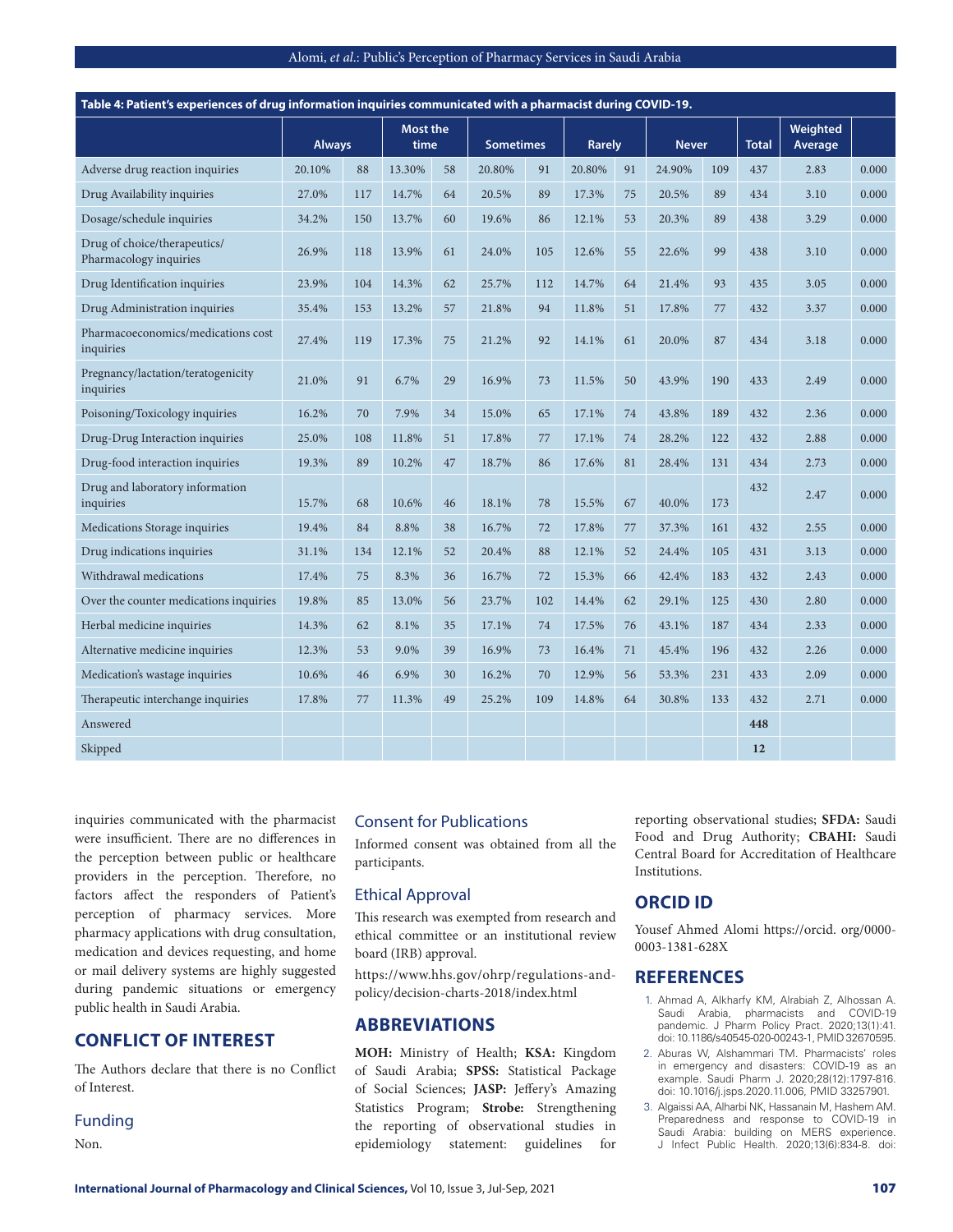| during COVID-19 (average scores).             |                        |            |                          |         |                                           |                       |                       |         |                | Patient's experiences of drug information inquiries |         |               |                       |                       |         |
|-----------------------------------------------|------------------------|------------|--------------------------|---------|-------------------------------------------|-----------------------|-----------------------|---------|----------------|-----------------------------------------------------|---------|---------------|-----------------------|-----------------------|---------|
|                                               |                        |            |                          |         | Patient's perception of pharmacy services |                       |                       |         |                |                                                     |         |               |                       |                       |         |
|                                               | <b>Factors</b>         | ${\bf N}$  | <b>Average</b><br>scores | Std.D   | <b>Median</b>                             | Lower<br><b>Bound</b> | Upper<br><b>Bound</b> | P-value | ${\bf N}$      | Average<br>scores                                   | Std.D   | <b>Median</b> | Lower<br><b>Bound</b> | Upper<br><b>Bound</b> | P-value |
|                                               | Central                | 49         | 2.6742                   | 1.05829 | 2.4167                                    | 2.3703                | 2.9782                |         | 48             | 3.0729                                              | 1.51584 | 3.0000        | 2.6328                | 3.5131                |         |
|                                               | North                  | 12         | 2.5000                   | .93406  | 2.1250                                    | 1.9065                | 3.0935                |         | 12             | 2.6250                                              | 1.00284 | 3.0000        | 1.9878                | 3.2622                |         |
| Region                                        | South                  | 180        | 2.4545                   | .84838  | 2.2500                                    | 2.3297                | 2.5792                | 0.854   | 176            | 2.6591                                              | 1.48333 | 3.0000        | 2.4384                | 2.8798                | 0.408   |
|                                               | East                   | 24         | 2.6780                   | 1.08087 | 2.3750                                    | 2.2216                | 3.1344                |         | 23             | 2.8261                                              | 1.56386 | 3.0000        | 2.1498                | 3.5023                |         |
|                                               | West                   | 134        | 2.5060                   | .89283  | 2.3750                                    | 2.3535                | 2.6586                |         | 129            | 2.6047                                              | 1.38867 | 2.0000        | 2.3627                | 2.8466                |         |
|                                               | Total                  | 399        |                          |         |                                           |                       |                       |         | 388            |                                                     |         |               |                       |                       |         |
|                                               | Employee               | 143        | 2.5807                   | .88461  | 2.5000                                    | 2.4345                | 2.7270                | 0.096   | 118            | 2.2203                                              | 1.30506 | 2.0000        | 1.9824                | 2.4583                | 0.000   |
|                                               | Unemployed             | 69         | 2.4380                   | .88464  | 2.2500                                    | 2.2255                | 2.6505                |         | 60             | 2.6500*                                             | 1.33181 | 2.7500        | 2.3060                | 2.9940                |         |
| Employment                                    | Student                | 178        | 2.4176                   | .90737  | 2.0833                                    | 2.2834                | 2.5518                |         | 156            | 3.3109*                                             | 1.43610 | 3.0000        | 3.0838                | 3.5380                |         |
|                                               | Retried                | 57         | 2.7495                   | .98831  | 2.7500                                    | 2.4872                | 3.0117                |         | 51             | 2.0686                                              | 1.24908 | 2.0000        | 1.7173                | 2.4199                |         |
|                                               | Not written            | $\sqrt{4}$ | 2.1875                   | .55850  | 2.2917                                    | 1.2988                | 3.0762                |         | $\overline{3}$ | 1.6667                                              | 1.15470 | 1.0000        | 1.2018                | 4.5351                |         |
|                                               | Total                  | 451        |                          |         |                                           |                       |                       |         | 388            |                                                     |         |               |                       |                       |         |
|                                               | $<18$                  | 18         | 2.0311                   | .63471  | 1.7386                                    | 1.7155                | 2.3468                | 0.420   | 17             | 3.2647                                              | 1.42651 | 3.0000        | 2.5313                | 3.9981                | 0.433   |
|                                               | 18-24                  | 154        | 2.5269                   | .88512  | 2.2500                                    | 2.3860                | 2.6678                |         | 152            | 2.7434                                              | 1.42934 | 3.0000        | 2.5144                | 2.9725                |         |
|                                               | $25 - 30$              | 59         | 2.6180                   | .96120  | 2.4167                                    | 2.3675                | 2.8685                |         | 57             | 2.8860                                              | 1.54115 | 3.0000        | 2.4770                | 3.2949                |         |
|                                               | $31 - 35$              | 26         | 2.6836                   | .96570  | 2.3750                                    | 2.2935                | 3.0736                |         | 26             | 2.9808                                              | 1.75773 | 3.0000        | 2.2708                | 3.6907                |         |
| Age                                           | $36 - 40$              | 29         | 2.3028                   | .80913  | 2.1818                                    | 1.9950                | 2.6105                |         | 29             | 2.5000                                              | 1.39514 | 2.0000        | 1.9693                | 3.0307                |         |
|                                               | $41 - 45$              | 30         | 2.5151                   | .90263  | 2.5417                                    | 2.1781                | 2.8521                |         | 29             | 2.6207                                              | 1.49795 | 2.0000        | 2.0509                | 3.1905                |         |
|                                               | $46 - 50$              | 25         | 2.5448                   | .89209  | 2.4167                                    | 2.1766                | 2.9131                |         | 23             | 2.3478                                              | 1.30936 | 2.0000        | 1.7816                | 2.9140                |         |
|                                               | > 50                   | 58         | 2.5368                   | .99125  | 2.2083                                    | 2.2762                | 2.7975                |         | 55             | 2.3818                                              | 1.27281 | 2.0000        | 2.0377                | 2.7259                |         |
|                                               | Total                  | 399        |                          |         |                                           |                       |                       |         | 388            |                                                     |         |               |                       |                       |         |
|                                               | Saudi                  | 379        | 2.5183                   | 90363   | 2.3333                                    | 2.4271                | 2.6096                |         | 368            | 2.7038                                              | 1.44868 | 3.0000        | 2.5553                | 2.8523                |         |
|                                               | Non-Saudi              | 20         | 2.4239                   | .99509  | 2.1326                                    | 1.9581                | 2.8896                | 0.528   | 20             | 2.6500                                              | 1.50525 | 2.0000        | 1.9455                | 3.3545                | 0.959   |
| Nationality                                   | Total                  | 399        |                          |         |                                           |                       |                       |         | 388            |                                                     |         |               |                       |                       |         |
|                                               | Male                   | 105        | 2.5720                   | .91920  | 2.4167                                    | 2.3932                | 2.7507                |         | 99             | 2.4848                                              | 1.42223 | 2.0000        | 2.2012                | 2.7685                |         |
| Gender                                        | Female                 | 299        | 2.4930                   | .90375  | 2.2500                                    | 2.3895                | 2.5966                | 0.598   | 289            | 2.7751                                              | 1.45402 | 3.0000        | 2.6067                | 2.9434                | 0.091   |
|                                               | Total                  | 404        |                          |         |                                           |                       |                       |         | 388            |                                                     |         |               |                       |                       |         |
|                                               | Doctorate              | 18         | 2.2454                   | .92199  | 2.0000                                    | 1.7869                | 2.7039                |         | 18             | 2.3333                                              | 1.50489 | 2.0000        | 1.5850                | 3.0817                |         |
|                                               | Master                 | 29         | 2.5384                   | .95859  | 2.1667                                    | 2.1738                | 2.9030                |         | 28             | 2.5714                                              | 1.35205 | 2.0000        | 2.0472                | 3.0957                |         |
|                                               | Bachelor               | 275        | 2.5541                   | .92509  | 2.4167                                    | 2.4443                | 2.6639                |         | 267            | 2.7041                                              | 1.45693 | 3.0000        | 2.5286                | 2.8797                |         |
|                                               | Diploma                | 22         | 2.6023                   | .92329  | 2.3333                                    | 2.1929                | 3.0116                | 0.651   | 22             | 2.8182                                              | 1.53177 | 2.7500        | 2.1390                | 3.4973                | 0.827   |
|                                               | High school            | 47         | 2.4014                   | .77894  | 2.1667                                    | 2.1726                | 2.6301                |         | 46             | 2.8478                                              | 1.45629 | 3.0000        | 2.4154                | 3.2803                |         |
| Academic Qualification                        | Intermediate<br>School | $\,8\,$    | 2.0492                   | .64389  | 1.7500                                    | 1.5109                | 2.5876                |         | $\overline{7}$ | 2.7143                                              | 1.41000 | 2.5000        | 1.4103                | 4.0183                |         |
|                                               | Total                  | 399        |                          |         |                                           |                       |                       |         | 388            |                                                     |         |               |                       |                       |         |
|                                               | $<$ 3,000 SR           | 185        | 2.4848                   | .85949  | 2.2500                                    | 2.3601                | 2.6094                |         | 182            | 2.7830                                              | 1.45214 | 3.0000        | 2.5706                | 2.9954                |         |
|                                               | 3,001-6,000            | 30         | 2.3604                   | .92470  | 2.0000                                    | 2.0151                | 2.7056                |         | 29             | 3.1379                                              | 1.55779 | 3.0000        | 2.5454                | 3.7305                |         |
|                                               | 6,001-9,000            | 32         | 2.4536                   | 1.00722 | 2.1742                                    | 2.0905                | 2.8167                |         | 30             | 2.7333                                              | 1.57422 | 2.2500        | 2.1455                | 3.3212                |         |
|                                               | 9,001-12,000           | 41         | 2.3248                   | .76570  | 2.1667                                    | 2.0831                | 2.5665                |         | 39             | 2.8205                                              | 1.48451 | 3.0000        | 2.3393                | 3.3017                |         |
| Income                                        | 12.001-15,000          | 46         | 2.7603                   | .93645  | 2.7917                                    | 2.4823                | 3.0384                | 0.253   | 45             | 2.4333                                              | 1.21356 | 2.0000        | 2.0687                | 2.7979                | 0.141   |
|                                               | 15,001-18,000          | 23         | 2.6525                   | 1.11516 | 2.2500                                    | 2.1703                | 3.1347                |         | 22             | 2.7045                                              | 1.63051 | 2.5000        | 1.9816                | 3.4275                |         |
|                                               | 18,001-21,000          | 18         | 2.8674                   | .85873  | 2.6667                                    | 2.4404                | 3.2945                |         | 17             | 2.1765                                              | 1.23669 | 2.0000        | 1.5406                | 2.8123                |         |
|                                               | $>21,000$ SR           | 24         | 2.4583                   | 1.03531 | 2.2083                                    | 2.0212                | 2.8955                |         | 24             | 2.1875                                              | 1.34174 | 2.0000        | 1.6209                | 2.7541                |         |
|                                               | Total                  | 399        |                          |         |                                           |                       |                       |         | 388            |                                                     |         |               |                       |                       |         |
|                                               | Yes                    | 109        | 2.5666                   | .84173  | 2.2500                                    | 2.4068                | 2.7264                | 0.444   | 109            | 2.8440                                              | 1.49799 | 3.0000        | 2.5596                | 3.1284                | 0.216   |
| a health care<br>professional<br>Are you from | N <sub>o</sub>         | 290        | 2.4937                   | .93138  | 2.2727                                    | 2.3860                | 2.6013                |         | 279            | 2.6452                                              | 1.42923 | 2.5000        | 2.4767                | 2.8136                |         |
|                                               | Total                  | 399        |                          |         |                                           |                       |                       |         | 388            |                                                     |         |               |                       |                       |         |

**Table 5: Factors influencing the perception of Patient's perception of pharmacy services and Patient's experiences of drug information inquiries during COVID-19 (average scores).**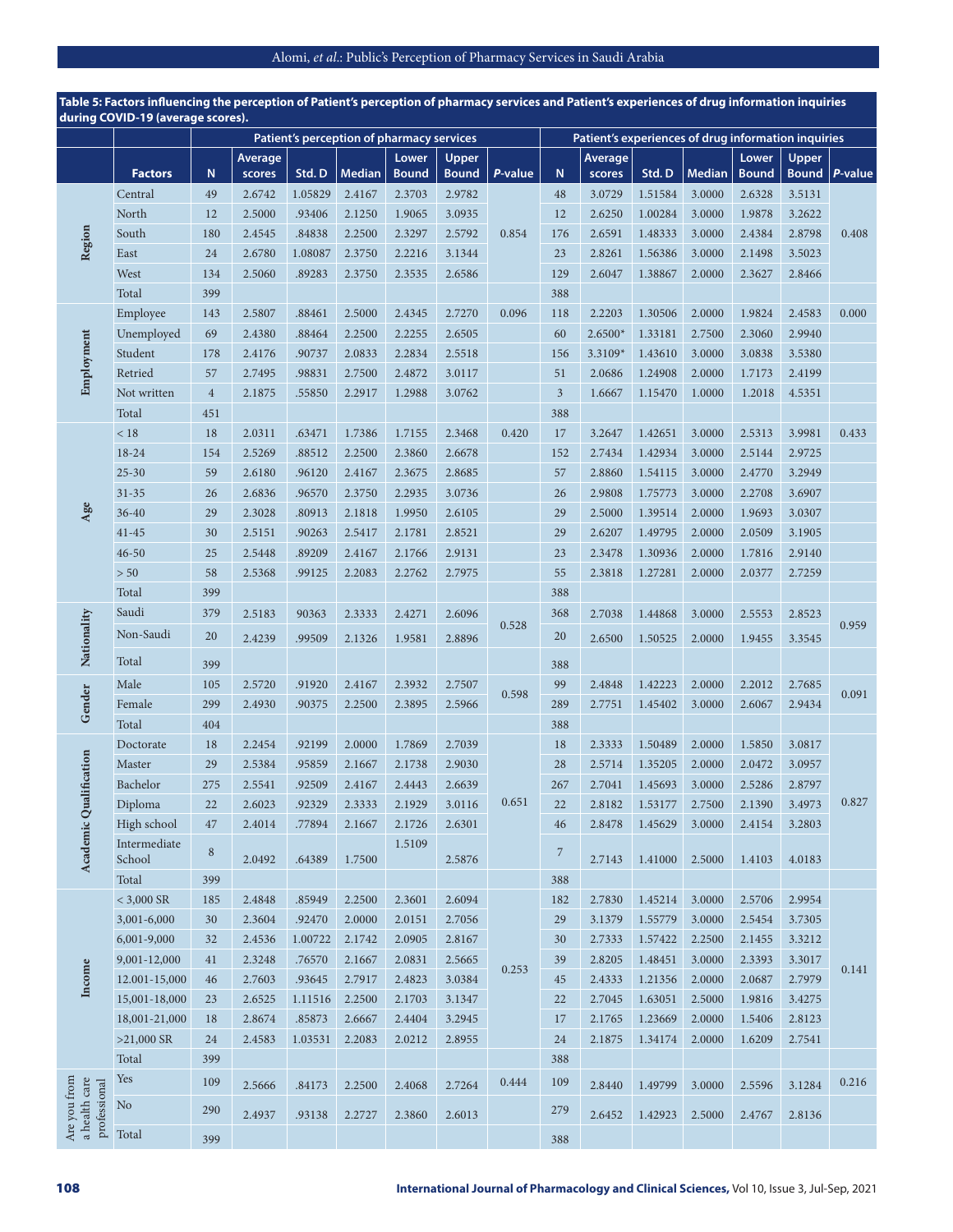|  | Table 6: Multiple regression of Factors with the Patient's perception of pharmacy services provided during COVID-19. |                   |                 |       |                   |                                              |                      |                                     |                |      |                                           |                       |                                          |            |
|--|----------------------------------------------------------------------------------------------------------------------|-------------------|-----------------|-------|-------------------|----------------------------------------------|----------------------|-------------------------------------|----------------|------|-------------------------------------------|-----------------------|------------------------------------------|------------|
|  |                                                                                                                      |                   |                 |       |                   | <b>Unstandardized</b><br><b>Coefficients</b> |                      | Standardized<br><b>Coefficients</b> |                |      | 95.0% Confidence<br><b>Interval for B</b> |                       | <b>Collinearity</b><br><b>Statistics</b> |            |
|  | <b>Model</b>                                                                                                         | R                 | <b>R</b> Square | F     | Sig.              | B.                                           | Std.<br><b>Error</b> | <b>Beta</b>                         | t              | Sig. | Lower<br><b>Bound</b>                     | Upper<br><b>Bound</b> | <b>Tolerance</b>                         | <b>VIF</b> |
|  | (Constant)                                                                                                           | .106 <sup>b</sup> | 0.011           | 0.553 | .816 <sup>b</sup> | 2.832                                        | .419                 |                                     | 6.753          | .000 | 2.008                                     | 3.657                 |                                          |            |
|  | Location                                                                                                             |                   |                 |       |                   | $-0.017-$                                    | .038                 | $-.025-$                            | $-0.464-0.464$ | .643 | $-.091-$                                  | .056                  | .862                                     | 1.161      |
|  | Employment                                                                                                           |                   |                 |       |                   | $-.042-$                                     | .044                 | $-.053-$                            | $-0.959-$      | .338 | $-129-$                                   | .044                  | .844                                     | 1.184      |
|  | Age (years)                                                                                                          |                   |                 |       |                   | $-.004-$                                     | .029                 | $-.011-$                            | $-144-$        | .885 | $-.062-$                                  | .054                  | .447                                     | 2.235      |
|  | Nationality                                                                                                          |                   |                 |       |                   | $-.068-$                                     | .215                 | $-0.016-$                           | $-317-$        | .751 | $-0.492 -$                                | .355                  | .943                                     | 1.060      |
|  | Gender                                                                                                               |                   |                 |       |                   | $-.026-$                                     | .110                 | $-.013-$                            | $-.238-$       | .812 | $-.242-$                                  | .190                  | .893                                     | 1.119      |
|  | Educational level                                                                                                    |                   |                 |       |                   | .005                                         | .053                 | .006                                | .101           | .920 | $-.099-$                                  | .110                  | .794                                     | 1.260      |
|  | Monthly income                                                                                                       |                   |                 |       |                   | .027                                         | .030                 | .068                                | .915           | .361 | $-.031-$                                  | .085                  | .455                                     | 2.200      |
|  | Are you from<br>a health care<br>professional                                                                        |                   |                 |       |                   | $-.074-$                                     | .109                 | $-.036-$                            | $-.674-$       | .501 | $-.289-$                                  | .141                  | .877                                     | 1.140      |

a. Dependent Variable: Patients Actual Experiences, Predictors: (Constant), Location, Site of work, Age, Nationality, Gender, Educational level, Monthly income, Are you from the health care professional (Medical Doctor- Dentist- Pharmacist- Nurse- Others),

|                                         |          | <b>Bootstrap for Coefficients</b> |                   |                               |          |                         |
|-----------------------------------------|----------|-----------------------------------|-------------------|-------------------------------|----------|-------------------------|
|                                         |          |                                   |                   | <b>Bootstrap</b> <sup>a</sup> |          |                         |
|                                         |          |                                   |                   |                               |          | 95% Confidence Interval |
| <b>Model</b>                            | B        | <b>Bias</b>                       | <b>Std. Error</b> | Sig. (2-tailed)               | Lower    | <b>Upper</b>            |
| (Constant)                              | 2.832    | $-.018-$                          | .438              | .001                          | 1.897    | 3.637                   |
| Location                                | $-.017-$ | $-.001-$                          | .042              | .677                          | $-.101-$ | .065                    |
| Site of work                            | $-.042-$ | .000                              | .045              | .368                          | $-.130-$ | .044                    |
| Age (years)                             | $-.004-$ | .000                              | .032              | .901                          | $-.066-$ | .061                    |
| Nationality                             | $-.068-$ | $-.001-$                          | .246              | .797                          | $-.529-$ | .432                    |
| Gender                                  | $-.026-$ | .003                              | .109              | .787                          | $-.248-$ | .193                    |
| Educational level                       | .005     | .005                              | .053              | .915                          | $-.093-$ | .114                    |
| Monthly income                          | .027     | .003                              | .030              | .352                          | $-.029-$ | .094                    |
| Are you from a health care professional | $-.074-$ | $-.003-$                          | .115              | .533                          | $-.306-$ | .130                    |

a. Unless otherwise noted, bootstrap results are based on 1000 bootstrap samples

10.1016/j.jiph.2020.04.016, PMID 32451260.

- 4. Sehhaty on the App Store [Internet]. [cited 2021 Aug 30]. Available from: https://apps.apple.com/ sa/app/ -sehhaty/id1459266578
- 5. Alomi YA, Al-Jarallah SM. Role of Pharmacist in the epidemic, pandemic, and emergency public health with an emphasis on coronavirus Disease (COVID-19). Int J Pharmacol Clin Sci. 2021;10(1):1-5.
- 6. Badreldin HA, Raslan S, Almudaiheem H, Alomari B, Almowaina S, Joharji H, *et al*. Pharmacists roles and responsibilities during epidemics and pandemics in Saudi Arabia: an opinion paper from the Saudi Society of clinical pharmacy. Saudi Pharm J. 2020;28(8):1030-4. doi: 10.1016/j. jsps.2020.07.002, PMID 32788836.
- 7. Alhamad H, Abu-Farha R, Albahar F, Jaber D. Public perceptions about pharmacists' role in prescribing, providing education and delivering medications during COVID-19 pandemic era. Int J Clin Pract. 2021;75(4):e13890. doi: 10.1111/ ijcp.13890, PMID 33280210.
- 8. Charan J, Biswas T. How to calculate sample size for different study designs in medical research?. Indian J Psychol Med. 2013;35(2):121-6. doi: 10.4103/0253-7176.116232, PMID 24049221.
- 9. Pourhoseingholi MA, Vahedi M, Rahimzadeh M. Sample size calculation in medical studies. Gastroenterol Hepatol Bed Bench. 2013;6(1):14-7. PMID 24834239.
- 10. Ezhumalai DG. How Big A Sample Do I Require?. Annals of SBV. 2017;6(1):39-41. doi: 10.5005/jpjournals-10085-6113.
- 11. Johnson TP, Wislar JS. Response rates and nonresponse errors in surveys [internet].<br>JAMA. 2012:307(17):1805-6. doi: 10.1001/ 2012;307(17):1805-6. jama.2012.3532, PMID 22550194.
- 12. von Elm E, Altman DG, Egger M, Pocock SJ, Gøtzsche PC, Vandenbroucke JP. The strengthening the reporting of observational studies in epidemiology (STROBE) statement: guidelines for reporting observational studies. PLOS Med. 2007;4(10):1623-7. doi: 10.1371/journal. pmed.0040296.
- 13. Von Elm E, Altman DG, Egger M, Pocock SJ, Gøtzsche PC, Vandenbroucke JP. The Strengthening the Reporting of Observational Studies in Epidemiology (STROBE) statement: guidelines for reporting observational studies [internet]. Vol. 370; 2007. Available from: http://www.thelancet. com. Available from: http://www.plosmedicine.

org [cited 8/25/2021].

- 14. Alanazi AS, Alfadl AA, Hussain AS. Pharmaceutical care in the community pharmacies of Saudi Arabia: present status and possibilities for improvement. Saudi J Med Med Sci. 2016;4(1):9-14. doi: 10.4103/1658-631X.170881, PMID 30787688.
- 15. Hughes CM, Hawwa AF, Scullin C, Anderson C, Bernsten CB, Björnsdóttir I, *et al.* Provision of pharmaceutical care by community pharmacists: A comparison across Europe. Pharm World Sci. 2010 Aug;32(4):472-87. doi: 10.1007/s11096-010- 9393-x, PMID 20458539.
- 16. Jones EJM, MacKinnon NJ, Tsuyuki RT. Pharmaceutical care in community pharmacies: practice and research in Canada. Ann Pharmacother.<br>2005;39(9):1527-33. doi: 10.1345/aph.1E456, 2005;39(9):1527-33. PMID 16014374.
- 17. Schneider PJ, Pedersen CA, Scheckelhoff DJ. ASHP national survey of pharmacy practice in hospital settings: dispensing and administration-2017. Am J Health Syst Pharm. 2018;75(16):1203-26. doi: 10.2146/ajhp180151, PMID 29903709.
- 18. Alomi YA, Jamaan Alghamdi S, Abdullah Alattyh R, Shorog E, Alshahran A, Alasmary S, *et al*. National survey of pharmacy practice at MOH hospitals in